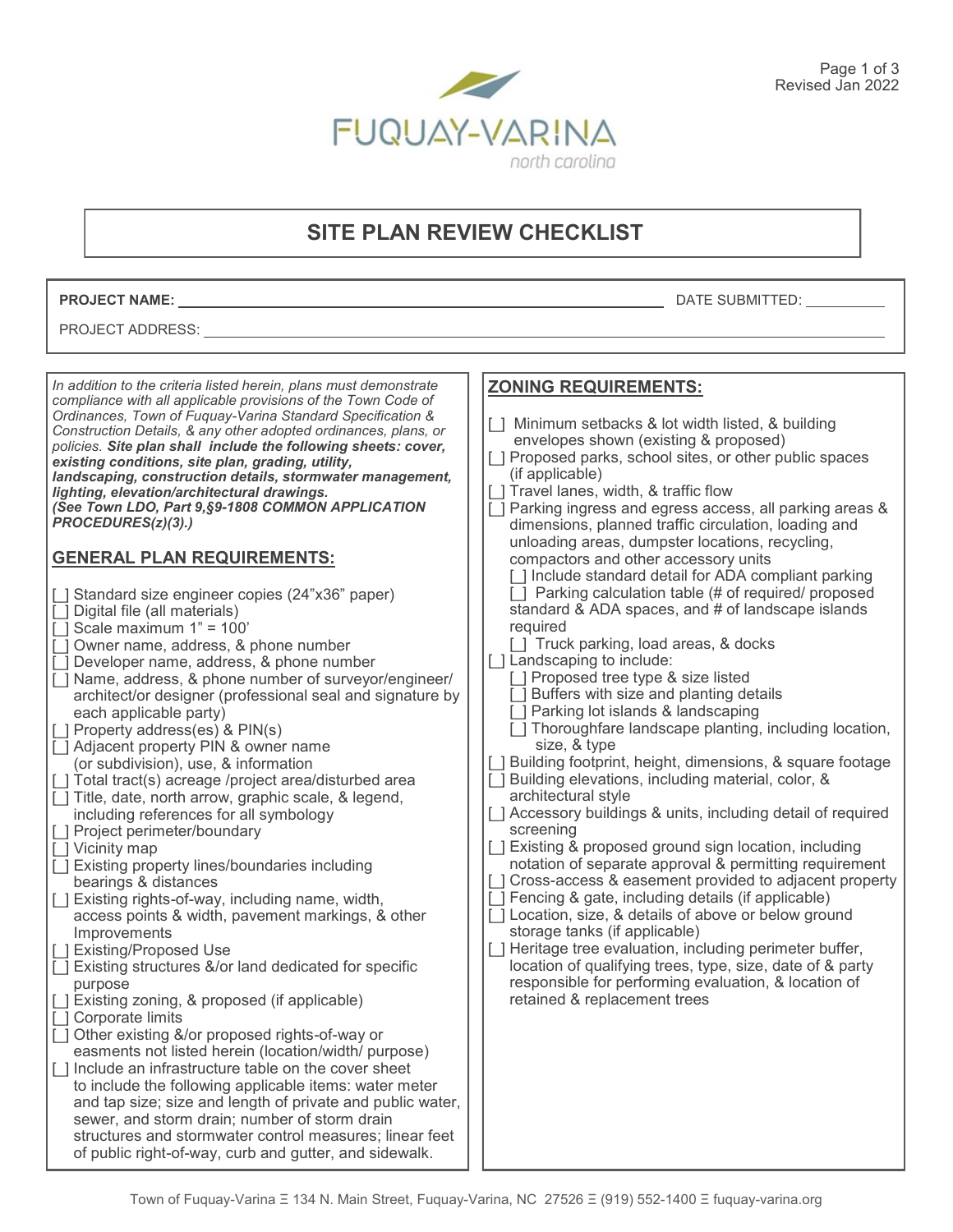

# **SITE PLAN REVIEW CHECKLIST**

#### **RIGHT-OF-WAY INFRASTRUCTURE REQUIREMENTS:** [\_] Linear feet of streets [\_] Existing bridges [] Horizontal alignment of proposed streets, street names, rights-of-way, roadway widths, approximate grades, & traffic control devices [ ] Sight triangles [\_] Additional right-of-way dedication &/or proposed easements for existing streets (if applicable) [] Site lighting locations & detail, include height & type Speed limit signs provided at entrance points [  $\vert$  Stop signs [ ] Proposed street cross sections  $\Box$  Curb & gutter, including material & details [] Sidewalk/sidepath & wheelchair ramp locations & details □ Improvements required by 2035 Community Transportation Plan (CTP) [] Driveway Permit(s) **UTILITY INFRASTRUCTURE REQUIREMENTS:** [] Existing utilities, both public & private, including location, size, & ownership, if applicable [ ] Proposed utility layout, including, tap & line locations, valves, backflow preventers, manholes, & connections to existing utilities [] Proposed line size, capacity, materials, details, & plan & profiles [] Fire hydrant locations & details  $\Box$  Easements for public utilities (if applicable)  $\overline{[}$  Easements provided for future utility connection where not proposed (if applicable) [ ] Required utility extension to adjacent properties  $\sqrt{ }$  Utility meters & other appurtenances, including size [] Denotation of end of Town maintenance of utilities  $\sqrt{ }$  Irrigation, meter, tap, & location (if applicable)  $\Box$  Pump station details/calculations (if applicable) [] State certifications & approvals: No construction of water or wastewater utilities is permitted until the property owner/developer receives an authorization to construct from the State of North Carolina. **STORMWATER MANAGEMENT REQUIREMENTS:** [ ] Limits of area of disturbance mapped & calculated  $\Box$  Impervious surface breakdown by use [\_] Existing and proposed drainage area maps: show land use, proposed SCMs, TC flow path, drainage patterns/ pipe networks, and interconnectivity of sub-shed areas [] Existing culverts & drainage pipes (size/length) [ ] Existing & proposed conveyance systems, including grass channels, swales, storm drains, & easements [] Location of proposed channel modifications, including bridges, culvert crossings, &/or improvements [ ] Design calculations for pre & post development discharge runoff for storm events (1-yr/2-yr/10-yr/100-yr) [ ] Proposed stormwater control measures (SCMs) Comply w/ NCDEQ New Stormwater Design Manual: [] Plan views & profile sections to scale showing all pipe & riser structures, inlet & outlet inverts, spacing, length of pipe, elevations & material thicknesses, storm elevations, etc. [<sup>1</sup>] SCM easements & label "*Private SCM Access and Maintenance Easement* " [] Design calculations & dimensions of all structural stormwater devices [] Operation & Maintenance Agreement and O&M Manual (See town stormwater website) [] SHWT Report if required per above [] Design calculations for outlet velocities for culverts & storm sewer (See Section 110.03.04 Design of Town Specs for required elements) [] Design calculations for discharge & velocity for open channel & ditch flows [] Design calculations for cross-sections & method of stabilization for existing & planned channels [ $|$ ] Design calculations for energy dissipaters below culvert & storm sewer outlets, including details [] Design calculations for culverts & storm sewer to include but not limited to: See Town Specs 100.03.04. [ ] 10-year storm for street drainage pipe sizing 2 fps velocities during the 2-year storm [ ] Gutter flow calculations (not to exceed 8ft)